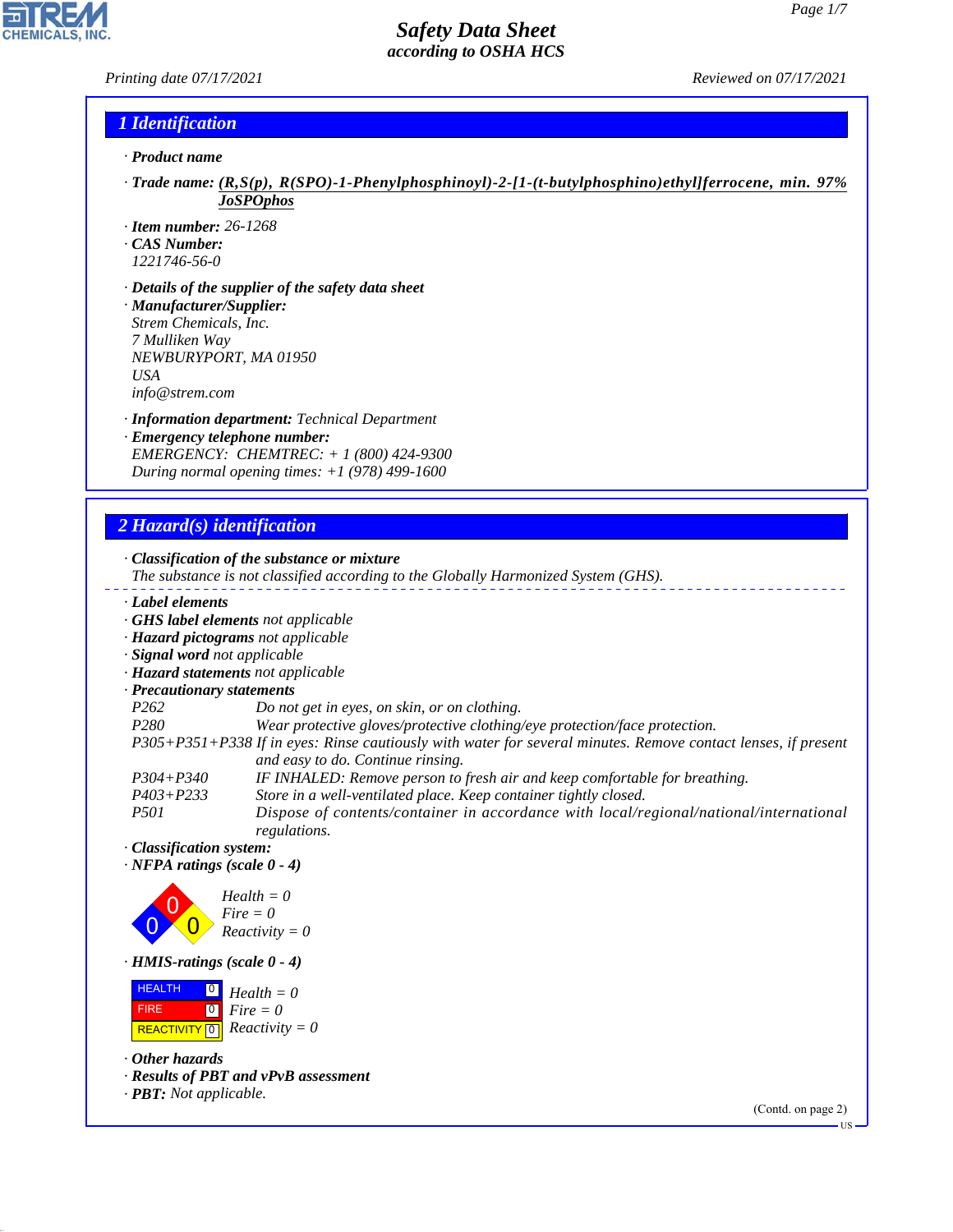*Printing date 07/17/2021 Reviewed on 07/17/2021*

*Trade name: (R,S(p), R(SPO)-1-Phenylphosphinoyl)-2-[1-(t-butylphosphino)ethyl]ferrocene, min. 97% JoSPOphos*

*· vPvB: Not applicable.*

(Contd. of page 1)

### *3 Composition/information on ingredients*

*· Chemical characterization: Substances*

*· CAS No. Description*

*1221746-56-0 (S, R(p), S(SPO)-1-Phenylphosphinoyl)-2-[1-(t butylphosphino)ethyl]ferrocene, min. 97% JoSPOphos*

### *4 First-aid measures*

- *· Description of first aid measures*
- *· General information: No special measures required.*
- *· After inhalation: Supply fresh air; consult doctor in case of complaints.*
- *· After skin contact: Immediately rinse with water.*
- *· After eye contact: Rinse opened eye for several minutes under running water. Then consult a doctor.*
- *· After swallowing: If symptoms persist consult doctor.*
- *· Information for doctor:*
- *· Most important symptoms and effects, both acute and delayed No further relevant information available.*
- *· Indication of any immediate medical attention and special treatment needed*
- *No further relevant information available.*

### *5 Fire-fighting measures*

- *· Extinguishing media*
- *· Suitable extinguishing agents: Use fire fighting measures that suit the environment.*
- *· Special hazards arising from the substance or mixture No further relevant information available.*
- *· Advice for firefighters*
- *· Protective equipment: No special measures required.*

### *6 Accidental release measures*

- *· Personal precautions, protective equipment and emergency procedures Not required.*
- *· Environmental precautions: No special measures required.*
- *· Methods and material for containment and cleaning up:*
- *Dispose contaminated material as waste according to item 13.*
- *· Reference to other sections*
- *See Section 7 for information on safe handling.*
- *See Section 8 for information on personal protection equipment.*
- *See Section 13 for disposal information.*
- *· Protective Action Criteria for Chemicals*
- *· PAC-1:*

*Substance is not listed.*

*· PAC-2:*

44.1.1

*Substance is not listed.*

(Contd. on page 3)

US

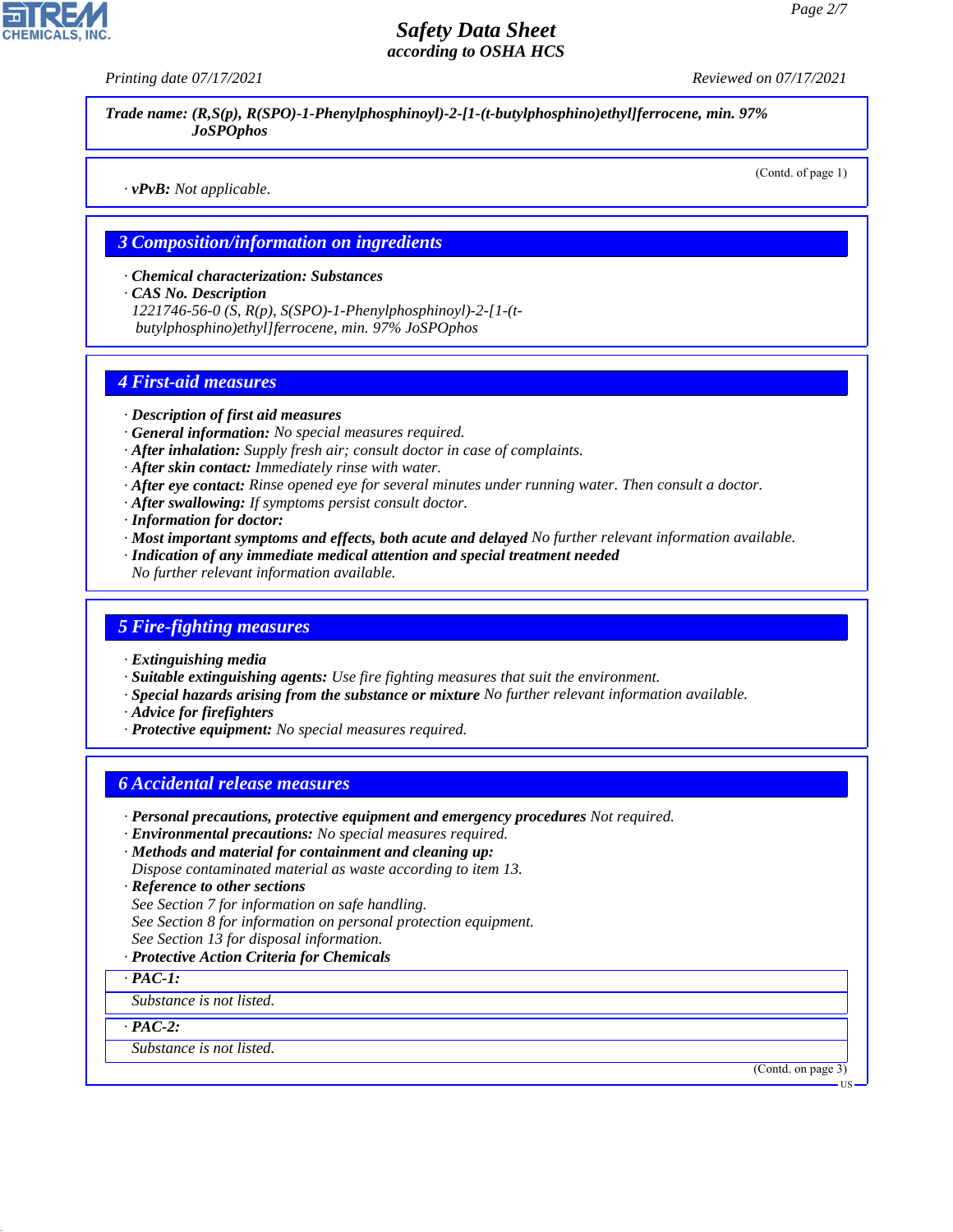*Printing date 07/17/2021 Reviewed on 07/17/2021*

*Trade name: (R,S(p), R(SPO)-1-Phenylphosphinoyl)-2-[1-(t-butylphosphino)ethyl]ferrocene, min. 97% JoSPOphos*

### (Contd. of page 2)

### *· PAC-3:*

*Substance is not listed.*

### *7 Handling and storage*

- *· Handling:*
- *· Precautions for safe handling No special measures required.*
- *· Information about protection against explosions and fires: No special measures required.*
- *· Conditions for safe storage, including any incompatibilities*
- *· Storage:*
- *· Requirements to be met by storerooms and receptacles: No special requirements.*
- *· Information about storage in one common storage facility: Not required.*
- *· Further information about storage conditions: None.*
- *· Specific end use(s) No further relevant information available.*

### *8 Exposure controls/personal protection*

- *· Additional information about design of technical systems: No further data; see item 7.*
- *· Control parameters*
- *· Components with limit values that require monitoring at the workplace: Not required.*
- *· Additional information: The lists that were valid during the creation were used as basis.*
- *· Exposure controls*
- *· Personal protective equipment:*
- *· General protective and hygienic measures:*
- *The usual precautionary measures for handling chemicals should be followed.*
- *· Breathing equipment: Not required.*
- *· Protection of hands:*



44.1.1

\_S*Protective gloves*

*The glove material has to be impermeable and resistant to the product/ the substance/ the preparation.*

*Due to missing tests no recommendation to the glove material can be given for the product/ the preparation/ the chemical mixture.*

*Selection of the glove material on consideration of the penetration times, rates of diffusion and the degradation · Material of gloves*

*The selection of the suitable gloves does not only depend on the material, but also on further marks of quality and varies from manufacturer to manufacturer.*

*· Penetration time of glove material*

*The exact break through time has to be found out by the manufacturer of the protective gloves and has to be observed.*

*· Eye protection: Safety glasses*

(Contd. on page 4)

US

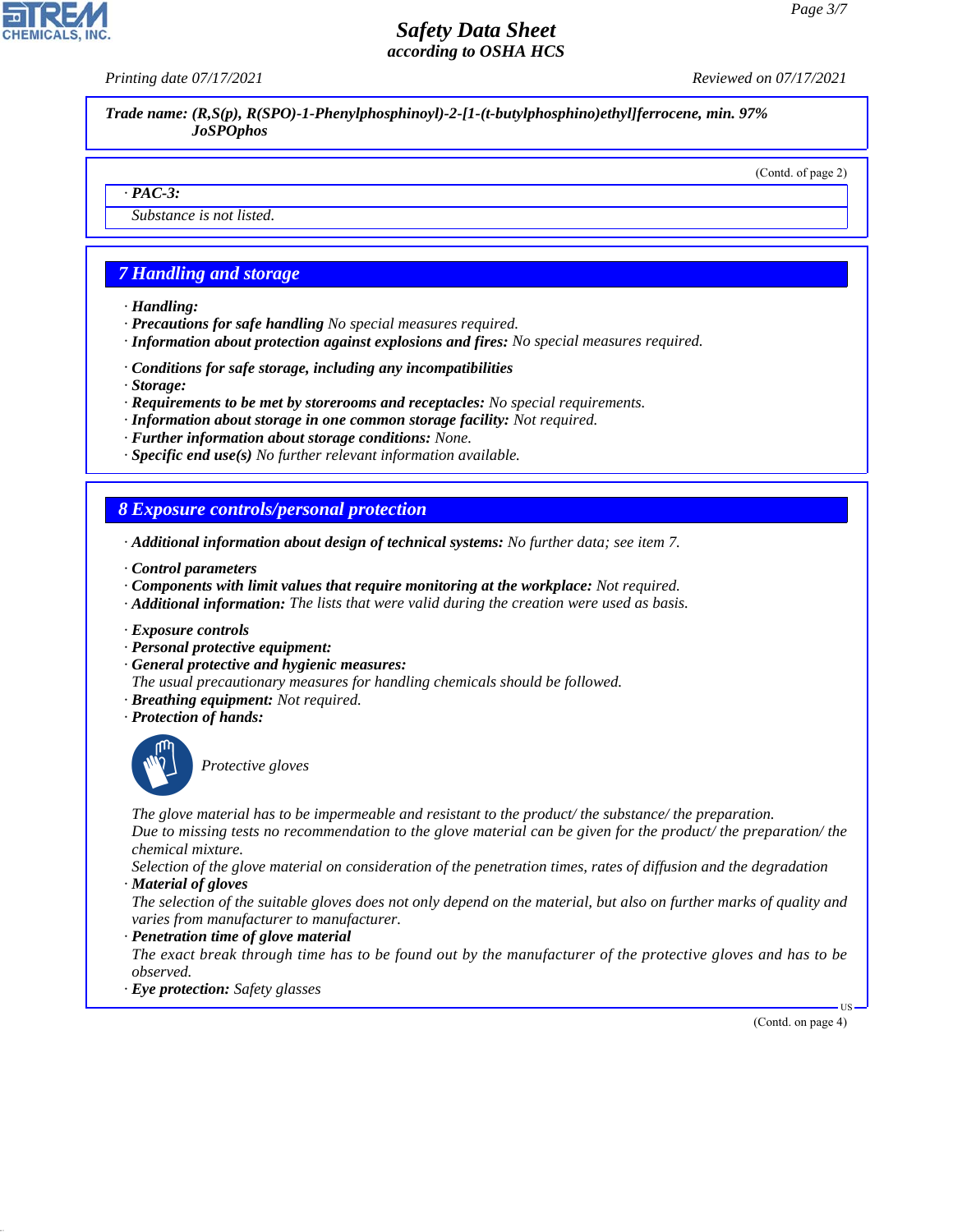피

CHEMICALS, INC.

*Printing date 07/17/2021 Reviewed on 07/17/2021*

*Trade name: (R,S(p), R(SPO)-1-Phenylphosphinoyl)-2-[1-(t-butylphosphino)ethyl]ferrocene, min. 97% JoSPOphos*

(Contd. of page 3)

| <b>9 Physical and chemical properties</b>                  |                                               |  |  |  |
|------------------------------------------------------------|-----------------------------------------------|--|--|--|
| · Information on basic physical and chemical properties    |                                               |  |  |  |
| · General Information                                      |                                               |  |  |  |
| $\cdot$ Appearance:                                        |                                               |  |  |  |
| Form:                                                      | Powder                                        |  |  |  |
| Color:                                                     | Orange                                        |  |  |  |
| $\cdot$ Odor:<br>· Odor threshold:                         | <b>Odorless</b><br>Not determined.            |  |  |  |
|                                                            |                                               |  |  |  |
| $\cdot$ pH-value:                                          | Not applicable.                               |  |  |  |
| Change in condition                                        |                                               |  |  |  |
| Melting point/Melting range:                               | Undetermined.                                 |  |  |  |
| <b>Boiling point/Boiling range:</b>                        | Undetermined.                                 |  |  |  |
| · Flash point:                                             | Not applicable.                               |  |  |  |
| · Flammability (solid, gaseous):                           | Product is not flammable                      |  |  |  |
| · Ignition temperature:                                    |                                               |  |  |  |
| <b>Decomposition temperature:</b>                          | Not determined.                               |  |  |  |
| $\cdot$ Auto igniting:                                     | Not determined.                               |  |  |  |
| · Danger of explosion:                                     | Product does not present an explosion hazard. |  |  |  |
| $\cdot$ Explosion limits:                                  |                                               |  |  |  |
| Lower:                                                     | Not determined.                               |  |  |  |
| <b>Upper:</b>                                              | Not determined.                               |  |  |  |
| · Vapor pressure:                                          | Not applicable.                               |  |  |  |
| $\cdot$ Density:                                           | Not determined.                               |  |  |  |
| · Relative density                                         | Not determined.                               |  |  |  |
| · Vapor density                                            | Not applicable.                               |  |  |  |
| $\cdot$ Evaporation rate                                   | Not applicable.                               |  |  |  |
| · Solubility in / Miscibility with                         |                                               |  |  |  |
| Water:                                                     | Insoluble.                                    |  |  |  |
| · Partition coefficient (n-octanol/water): Not determined. |                                               |  |  |  |
| · Viscosity:                                               |                                               |  |  |  |
| Dynamic:                                                   | Not applicable.                               |  |  |  |
| Kinematic:                                                 | Not applicable.                               |  |  |  |
| · Solvent content:                                         |                                               |  |  |  |
| <b>Organic solvents:</b>                                   | $0.0\%$                                       |  |  |  |
| <b>VOC</b> content:                                        | 0.0 g/l / 0.00 lb/gl                          |  |  |  |
| Solids content:                                            | 100.0%                                        |  |  |  |
| $\cdot$ Other information                                  | No further relevant information available.    |  |  |  |

# *10 Stability and reactivity*

*· Reactivity No further relevant information available.*

*· Chemical stability*

44.1.1

*· Thermal decomposition / conditions to be avoided: No decomposition if used according to specifications.*

(Contd. on page 5)  $-US$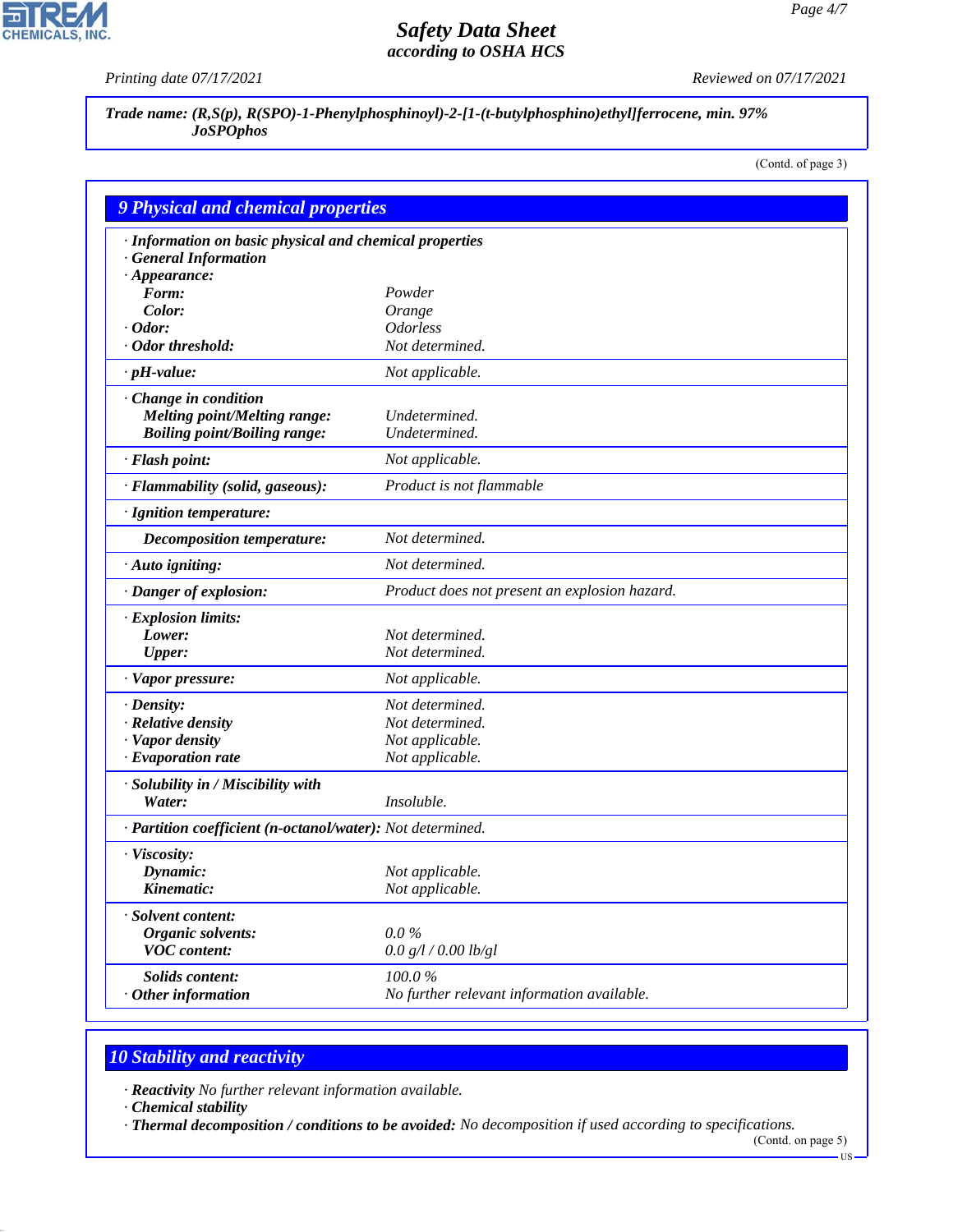*Printing date 07/17/2021 Reviewed on 07/17/2021*

*Trade name: (R,S(p), R(SPO)-1-Phenylphosphinoyl)-2-[1-(t-butylphosphino)ethyl]ferrocene, min. 97% JoSPOphos*

(Contd. of page 4)

- *· Possibility of hazardous reactions No dangerous reactions known.*
- *· Conditions to avoid No further relevant information available.*
- *· Incompatible materials: No further relevant information available.*
- *· Hazardous decomposition products: No dangerous decomposition products known.*

### *11 Toxicological information*

- *· Information on toxicological effects*
- *· Acute toxicity:*
- *· Primary irritant effect:*
- *· on the skin: No irritant effect.*
- *· on the eye: No irritating effect.*
- *· Sensitization: No sensitizing effects known.*
- *· Additional toxicological information:*

*When used and handled according to specifications, the product does not have any harmful effects according to our experience and the information provided to us. The substance is not subject to classification.*

*· Carcinogenic categories*

*· IARC (International Agency for Research on Cancer)*

*Substance is not listed.*

*· NTP (National Toxicology Program)*

*Substance is not listed.*

*· OSHA-Ca (Occupational Safety & Health Administration)*

*Substance is not listed.*

# *12 Ecological information*

*· Toxicity*

- *· Aquatic toxicity: No further relevant information available.*
- *· Persistence and degradability No further relevant information available.*
- *· Behavior in environmental systems:*
- *· Bioaccumulative potential No further relevant information available.*
- *· Mobility in soil No further relevant information available.*
- *· Additional ecological information:*
- *· General notes: Not known to be hazardous to water.*
- *· Results of PBT and vPvB assessment*
- *· PBT: Not applicable.*
- *· vPvB: Not applicable.*
- *· Other adverse effects No further relevant information available.*

## *13 Disposal considerations*

*· Waste treatment methods*

44.1.1

*· Recommendation: Disposal must be made according to official regulations.*

(Contd. on page 6)

US

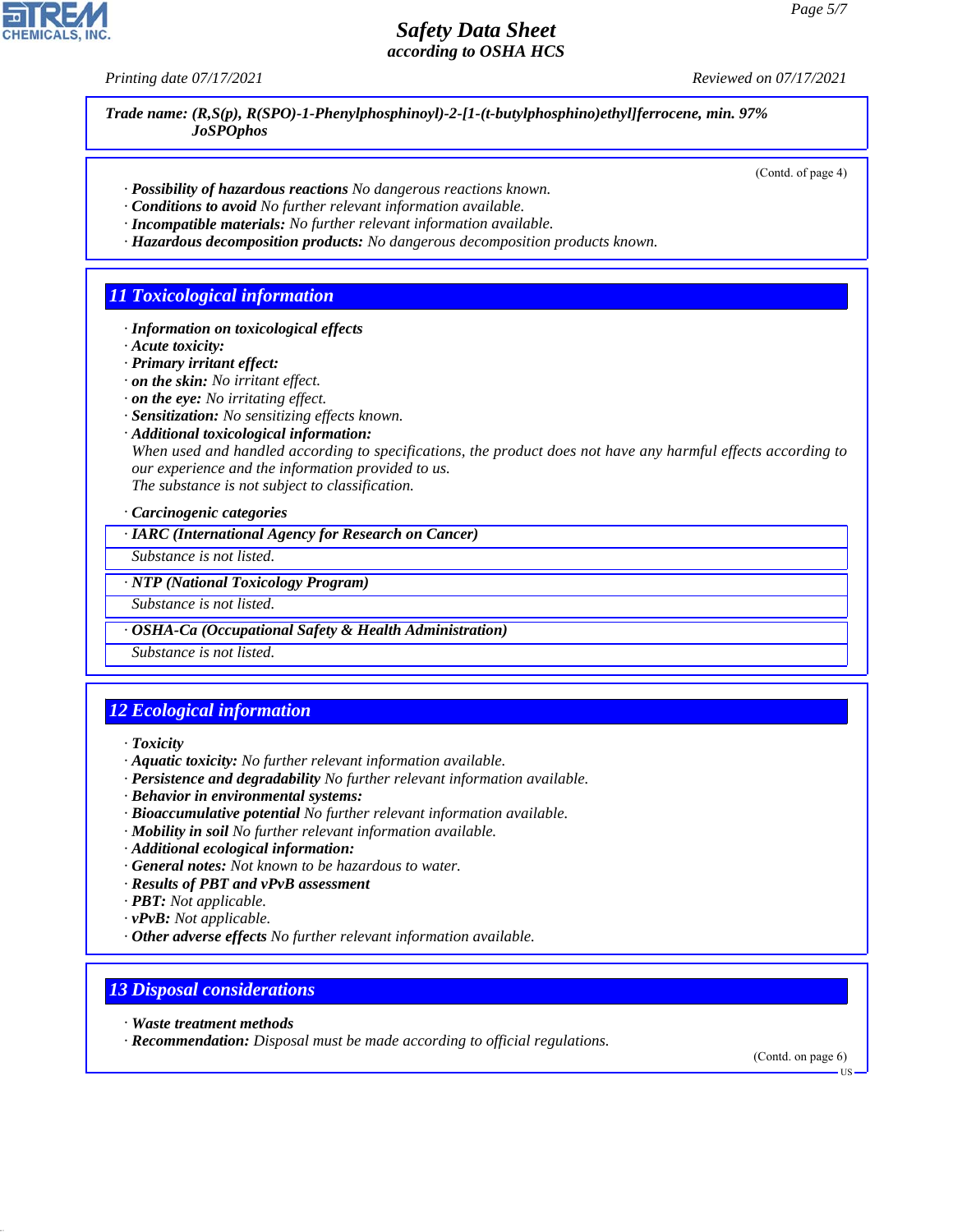*Printing date 07/17/2021 Reviewed on 07/17/2021*

*Trade name: (R,S(p), R(SPO)-1-Phenylphosphinoyl)-2-[1-(t-butylphosphino)ethyl]ferrocene, min. 97% JoSPOphos*

(Contd. of page 5)

*· Uncleaned packagings:*

*· Recommendation: Disposal must be made according to official regulations.*

| <b>14 Transport information</b>                                                     |                 |
|-------------------------------------------------------------------------------------|-----------------|
| $\cdot$ UN-Number<br>· DOT, ADN, IMDG, IATA                                         | not regulated   |
| $\cdot$ UN proper shipping name<br>· DOT, ADN, IMDG, IATA                           | not regulated   |
| $\cdot$ Transport hazard class(es)                                                  |                 |
| · DOT, ADN, IMDG, IATA<br>· Class                                                   | not regulated   |
| · Packing group<br>· DOT, IMDG, IATA                                                | not regulated   |
| · Environmental hazards:<br>$\cdot$ Marine pollutant:                               | No              |
| · Special precautions for user                                                      | Not applicable. |
| · Transport in bulk according to Annex II of<br><b>MARPOL73/78 and the IBC Code</b> | Not applicable. |
| · UN "Model Regulation":                                                            | not regulated   |

## *15 Regulatory information*

*· Safety, health and environmental regulations/legislation specific for the substance or mixture · Sara*

*· Section 355 (extremely hazardous substances):*

*Substance is not listed.*

*· Section 313 (Specific toxic chemical listings):*

*Substance is not listed.*

*· TSCA (Toxic Substances Control Act):*

*Substance is not listed.*

*· Proposition 65*

*· Chemicals known to cause cancer:*

*Substance is not listed.*

*· Chemicals known to cause reproductive toxicity for females:*

*Substance is not listed.*

*· Chemicals known to cause reproductive toxicity for males:*

*Substance is not listed.*

*· Chemicals known to cause developmental toxicity:*

*Substance is not listed.*

44.1.1

(Contd. on page 7)



US